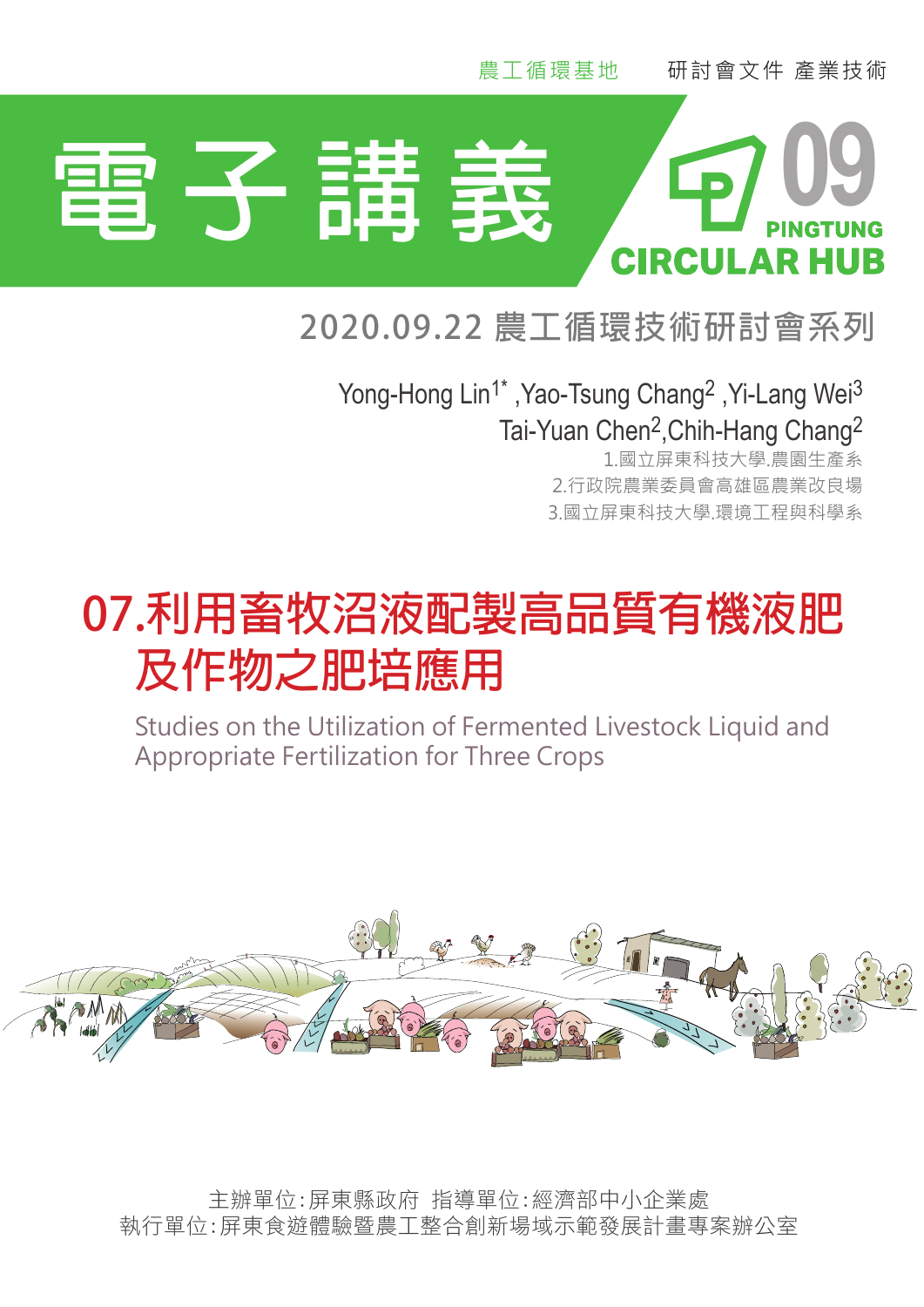## **Studies on the Utilization of Fermented Livestock Liquid and Appropriate Fertilization for Three Crops**

Yong-Hong Lin<sup>1\*</sup> Yao-Tsung Chang<sup>2</sup> Yi-Lang Wei<sup>3</sup> Tai-Yuan Chen<sup>2</sup>

Chih-Hang Chang2

*1 Department of Plant Industry, National Pingtung University of Science and Technology, Pingtung, Taiwan.*

*2 Kaohsiung District Agricultural Research and Extension Station, Pingtung, Taiwan. 3 Department of Environmental Science and Engineering, National Pingtung University of Science and Technology, Pingtung, Taiwan.*

*\* Correspondence: Yong-Hong Lin*

E-mail: [yonghong@mail.npust.edu.tw](mailto:yonghong@mail.npust.edu.tw) TEL:+886-8-7703202

#### **Abstract**

 The livestock liquid commonly contains humic acid, amino acid and minerals, hence, it can be used for the fertilization of crops. This studies were conducted to use livestock fermented liquid to produce liquid fertilizers and irrigated on two kind of crops (tomato and waxapple). The experiment were designed as common liquid fertilizer and diluted by groundwater (CF), fermented livestock liquid fertilizer and diluted by groundwater (LF), fermented livestock liquid and diluted by groundwater (LL), fermented livestock liquid fertilizer and diluted by effluent (LFE), and the treatment of no liquid fertilizer (CK). The results showed that the most excellent of fruit weight, width and length were by the treatment of LF, and the sugar degree was by the treatment of LFE. Hence, the treatment of LF was more excellent than CF. The analysis of microbiology in LF, WF and LL showed that the microbiological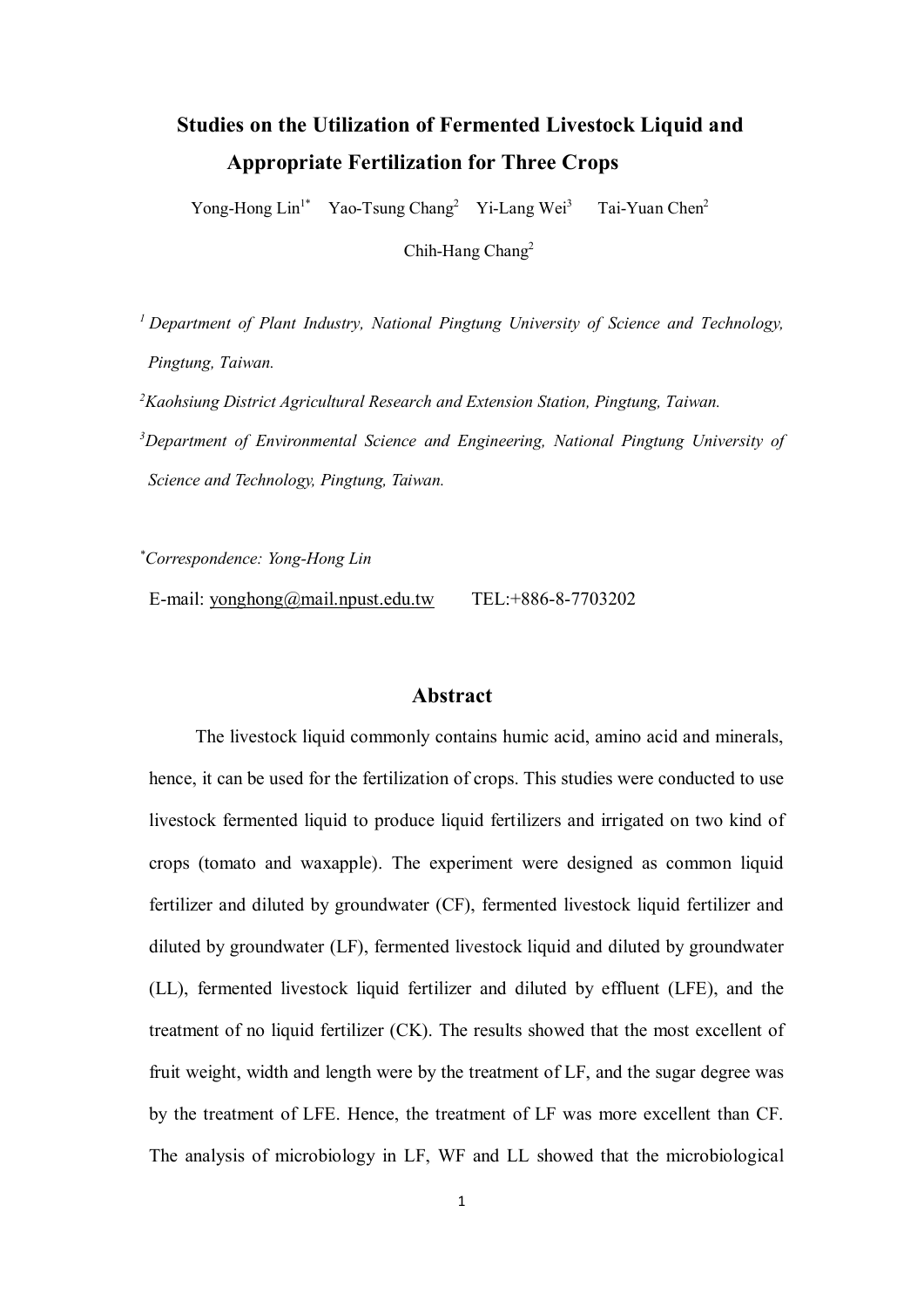varieties were most abundant in the LF than other two samples. The main microbiologies were fungus, *Bacillus mycoides* and *Bacillus subtilis*. Anthrachose of mango was inhibited by one of the *Bacillus subtilis* in LF. Among the treatments, LF was the best for the quality of jujube, especially on the fruit weight and sugar degree were 8.9% and 5.8% higher than CK, respectively. This results provided the primary information on reusing of livestock waste for crops.

Key words: Livestock liquid, Effluent, Tomato, Waxapple, Jujube

#### **Introduction**

 In Taiwan, the main livestock farming was concentrated at Pingtung, Yunlin and Chianghua county. The treatment of livestock waste was commonly proceeded by the three-stage sysyem including soild-liquid separation, anaerobic and aerobic fermentation in the field area of livestock farming. By the complete treatment, the effluent was drained to rivers, however, part river was still polluted occasionally. The biogas was produced after anaerobic fermentation of livestock waste (Chen et al., 2008; Weiland, 2010; Bao et al., 2019), and then the residual solid and liquid were fertilized to farmland (Holm-Nielsen et al., 2009).

 In addition to plant disease and insect, the inbalance of nutrients absorption will influence plant growth. Especially in the poor soil properties and the soil nutrients that uneasily preserved. The main 16 kinds of nutrient elements are necessary for plants (Kholmanskiy *et al.,* 2019). For sustainly obtaining the balance nutrients, the fertilization is necessary.

 Except that, in case of adjusting the appropriate ingredients by perfusion of liquid fertilizer that will make the rapid adsorption for crops and increase the quality of fruits production. There are great amount of minerals, amino acids and humic acids in the livestock liquid that can promote the growth of plants (Richardson and Ternes,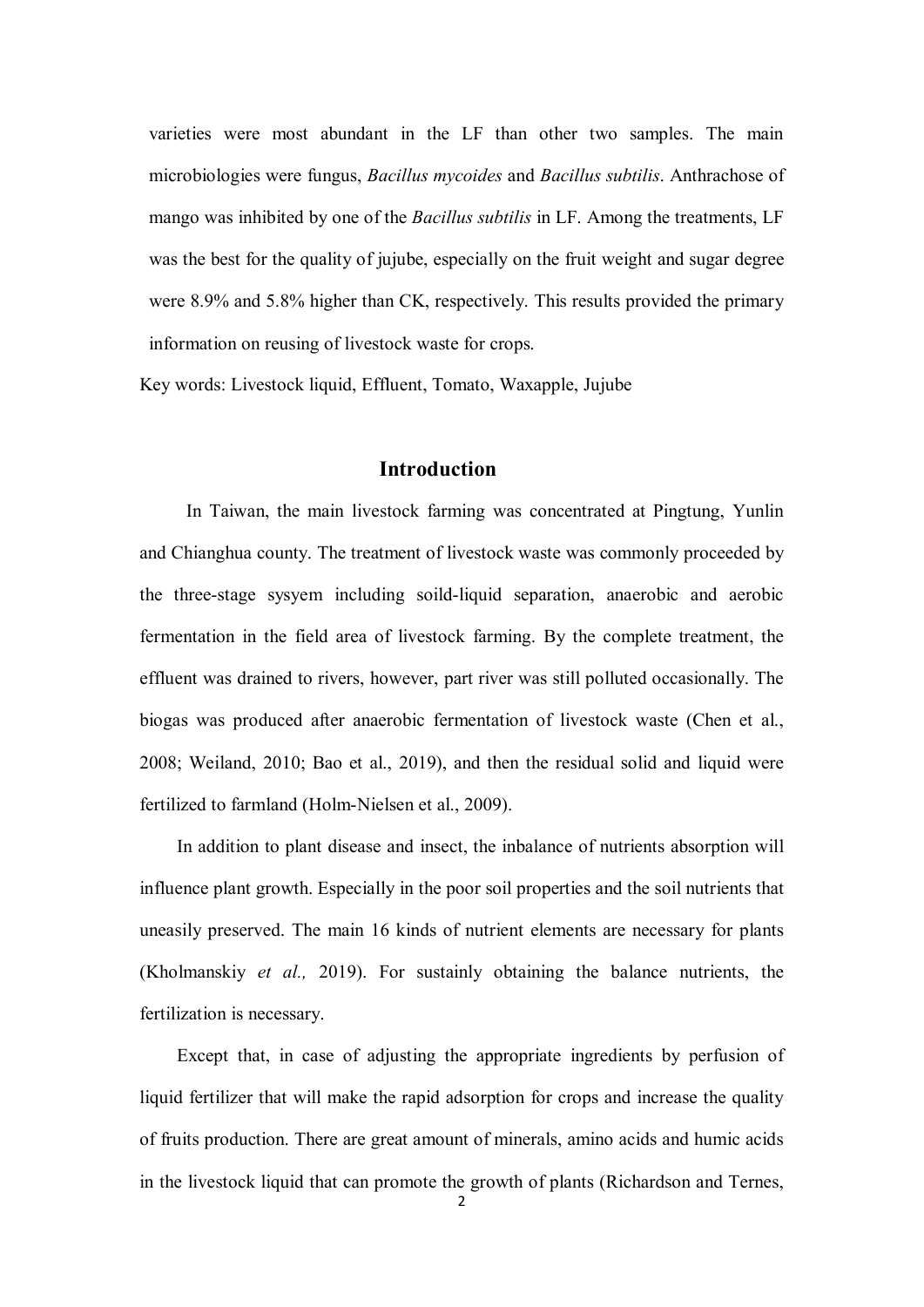2011), however, the negative influence of heavy metals and environmental hormons that should be evaluated (Kelessidis and Stasinakis, 2012). This study was conducted to evaluate irrigated water that was insteaded of livestock liquid to produce the liquid fertilizer. On the other hand, after application, the effect of different liquid fertilizers on tomato and waxapple were compared. In this experiments, the circular agriculture and appropriate fertilization will be achieved.

### **Materials and method Experimental design and production of liquid fertilizer**

 This experiment was designed for the production of liquid organic fertilizers by livestock liquid. The materials were used as below, the drainage water (or livestock liquid) 300 liter (L), soybean powder 9 kg (kilogram), rice bran 9 kg, phosphate rock powder 9 kg, seaweed powder 9 kg, molasses 18 kg and fermentating microbiology 3 kg. The hydrolysis of soybean by will produce high polypeptide and amino acids and then serve abundant nitrogen fertilizer to plants (Kanu et al., 2009; Zhao et al., 2012). phosphate rock powder (tricalcium phosphate) is commonly a kind of phosphorus fertilizer in the phosphorus source in fertilizer (Xu et al., 2019). Vijayakumar et al. (2018) showed that application of a lower concentration (20%) of seaweed liquid fertilizer (SLF) will increase fresh weight, leaf area, protein, carbohydrate and lipids of *Capsicum annum* L. Hence, the seaweed was used to supply the potassium in liquid fertilizer. The productive methods were as follows. At first, the 300 L plastic barrels were prepared, and the groundwater (or fermented livestock liquid) and prepared materials were all put into the barrel. And the the liquid fertilizer were stirred by electric stirrer two times every day for 14 days. The stirring duration was 5 minute every time. After 30 days, the crop experiments were proceeded. The experimental designs were described as Table 1. The tomato (CK, CF,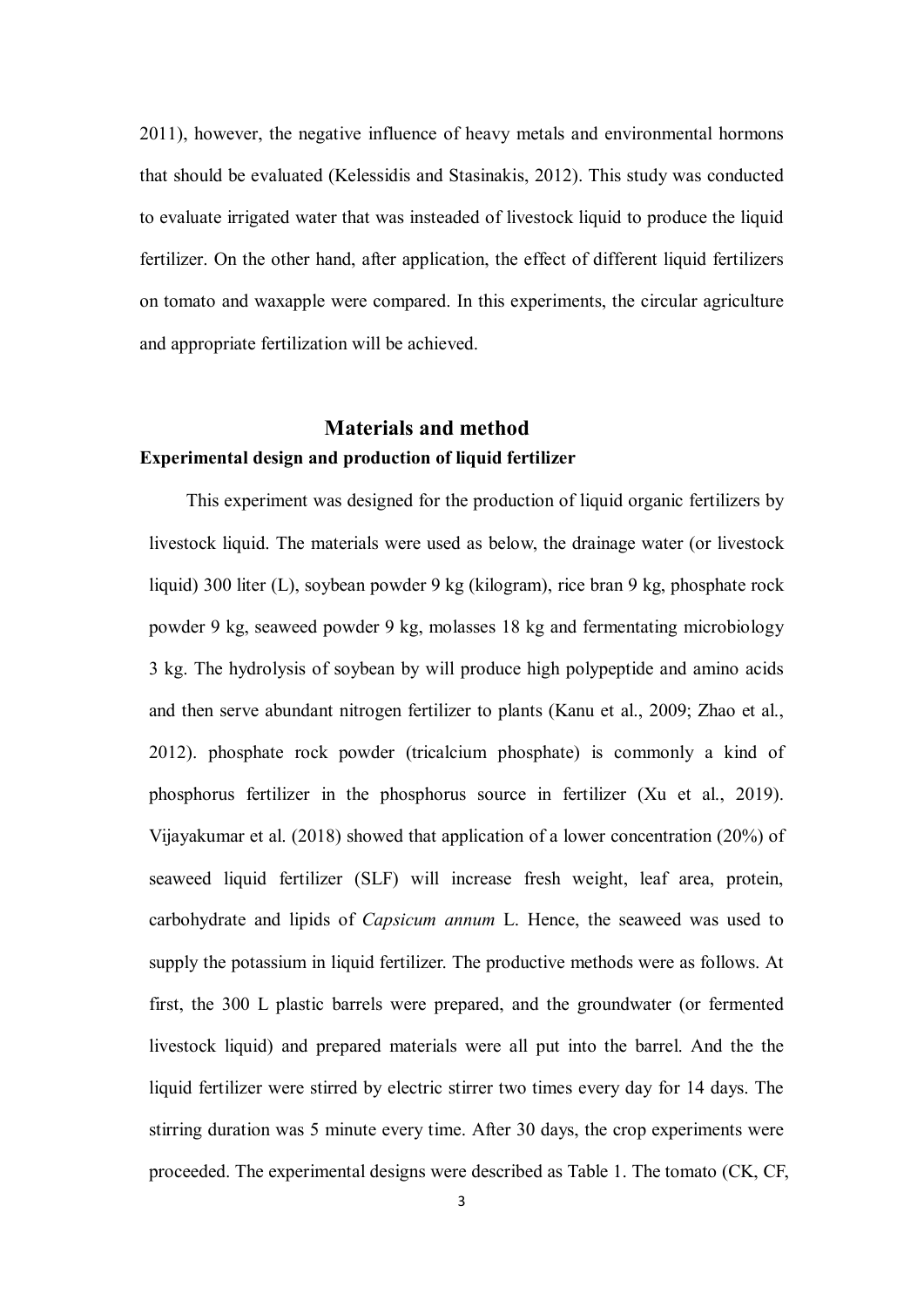LL, LF, LFE) and waxapple (CF, LF) experiments were started from young fruit stage of the two kind of crops. The irrigative frequency was 7 days and the 1,500 L every time, hence, the total liquid fertilizer amount was 7,500 L totally. The soil and leaves were sampled and analyzed before and after experiments. And the quality of fruits were estimated in the harvested stage.

#### **Pretreatment and analysis of soils and plants**

#### **1.Pretreatment and analysis of soil**

After taking back soil samples, get them air dried and grinded. Shake them through a 2mm sieve. Here is how the soil will be analyzed. (1) pH: water : soil = 1:1, measured by a pH meter (McLean, 1982). (2)Organic matter: measured by wet oxidation method described by Nelson and Sommer (1982). (3)Ca, Mg, K: Extract the K, Ca, Mg from the soil by 0.1N HCl. The content of K, Ca and Mg is measured by inductively coupled plasma spectrometer (Jobin Yvon-2000) (Baker and Suhr, 1982). (4)P: it will be measured by molybdenum blue method (Bray No.1) (Murphy and Riley, 1962). (5)Fe, Mn: Microelements of Fe and Mn can be extracted from the soil by 0.1N HCl. Its content can be measured by an AA spectrometer (Cope and Evans, 1985).

#### **2.Pretreatment and analysis of leaves (Chang, 1981)**

Clean the dusts and chemical residuals on the leaves by tap water. Put the leaves into an oven (70-75 °C). Grind them after 2 to 3 days and put them into a bottle. The leaves will be resolved by concentrated sulphuric acid and analyzed by the following methods. (1)N: it will be measured by Kjeldahl method. (2)P: it will be measured by molybdenum yellow method (Bray No.1). (3)K, Ca, Mg are measured by inductively coupled plasma spectrometer (Jobin Yvon-2000). (4)Fe, Mn: The concentrations of Fe and Mn are measured by inductively coupled plasma spectrometer (Jobin Yvon-2000).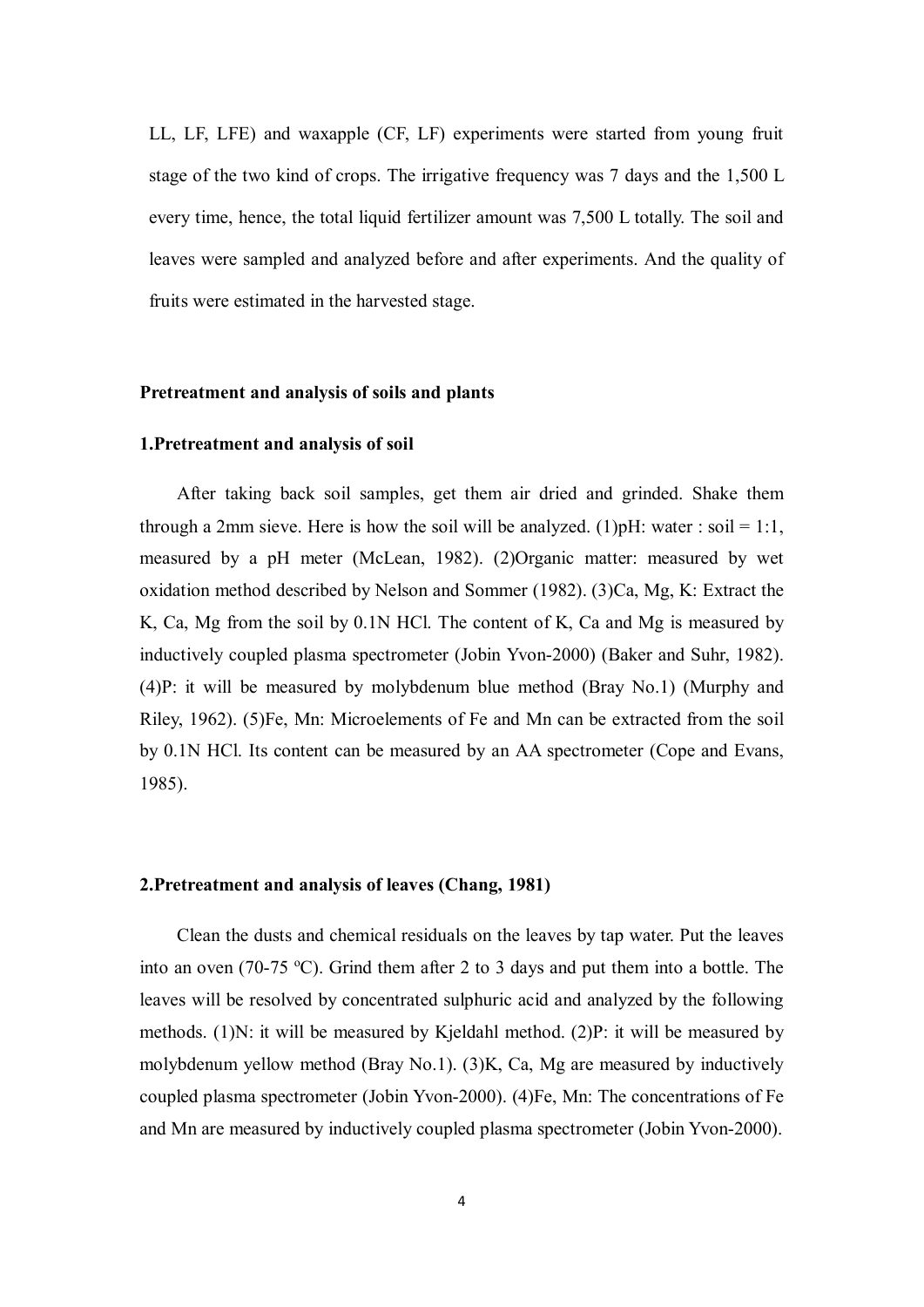#### **3. Analysis and application of microbiology in liquid fertilizer**

#### **(1)Microbiology analysis in the different liquid fertilzers**

After sampling 1 ml of liquid fertilizers, and 9 ml distilled water was added. The mixture was shaked. And then the 1 ml mixture was sampled, and 9 ml distilled water was added. After multiple dilution, the liquid was smeared on the surface of solid medium. Three replicates were proceeded. After that, the solid medium was placed to the growth chamber that containing constant temperature  $(27 \text{ °C})$ . After the microbiology was observed apparently, the total microbiological amount was calculated averagely for three replications. The calculative formula was as below, Average amount of microbiology= Average microbiology= average microbiology of three replications 1/dilutive fold 10 ( unit: CFU/ml).

## **(2)The test of microbiology isolated from liquid fertilizer for the antibiosis of mango anthraconosis**

Anthrax is a kind of important disease on mango (Liu et al., 2014). Some method were found to to inhibit anthrax effectively (Jiao, *et al*., 2018). At first, the processing groups were set as follow. The isolated microbiology strain from liquid fertilizer was inoculated to the medium containing agar that located the 1/4 right district. The medium were cultured in the growth chamber containing temperature  $30^{\circ}$ C for 1 day. And then the anthraconosis srain was inoculated on the 1/4 left district. And then the medium was continuously placed in the growth chamber that the temperature was set at 30 °C. On the other hand, the treatment of check  $(CK)$  was set that only inoculating anthraconosis srain on the 1/4 left district of medium and there were no isolated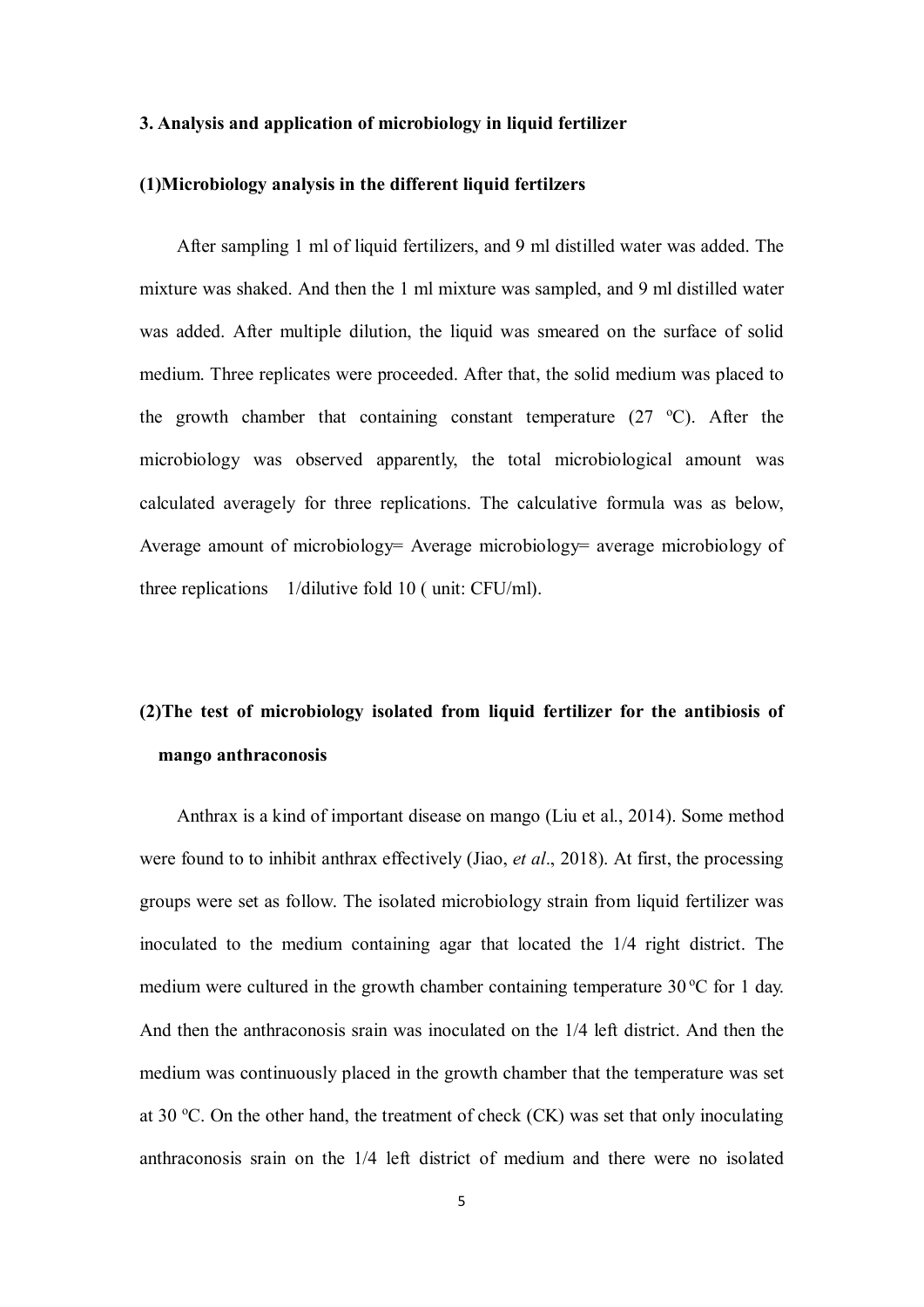microbiology strain on the medium. When the hyphae of anthraconosis srain in the CK treatment was spreaded to the 1/4 right district of medium, the inhibition zones of processing groups were investigated.

#### **Results and Discussion**

#### **The experiment of liquid fertilizer by fermented livestock liquid for crops**

Table 2. showed that the soil pH of tomato was 6.77 before experiment, however, it was reduced after experiment at all treatments. It was possible that the application of chemical fertilizer and fermented livestock liquid made the reduction of pH. The reason why the application of LF was reduced to the lowest pH among all treatments may be stronger acidity in fermented livestock liquid (data not shown). The soil organic matter, phosphorus, potassium, calcium and magnesium were all higher in the all treatments after experiments. In addition to supplement of essential nutrients, either increasing the available elements. However, the increase of microelements were limited. Table 3 showed that the nitrogen, phosphorus, calcium, magnesium, manganese, copper and zinc in the leaves of tomato were slightly higher after all treatments. About the fruits quality of tomato, the treatments of fermented stock liquid (LF and LFE) were higher than that of non-fermented in Table 4. The fruit weight, fruit width and fruit weight were all excellent in the treatment of LF, however soluble solid was highest in the LFE. In general, after the production of liquid fertilizer by fermented livestock liquid, and then applied to tomato that will increase the quality of tomato. Vijayakumar et al. (2018) showed that the usage of seaweed liquid fertilizer can increase the quality of *Capsicum annum* L.

In the experiment of waxapple, the comparative experiment was only the production and application of liquid fermented livestock fertilizer and common fertilizer (LF and CF). Table 5 showed that soil pH were all reduced among different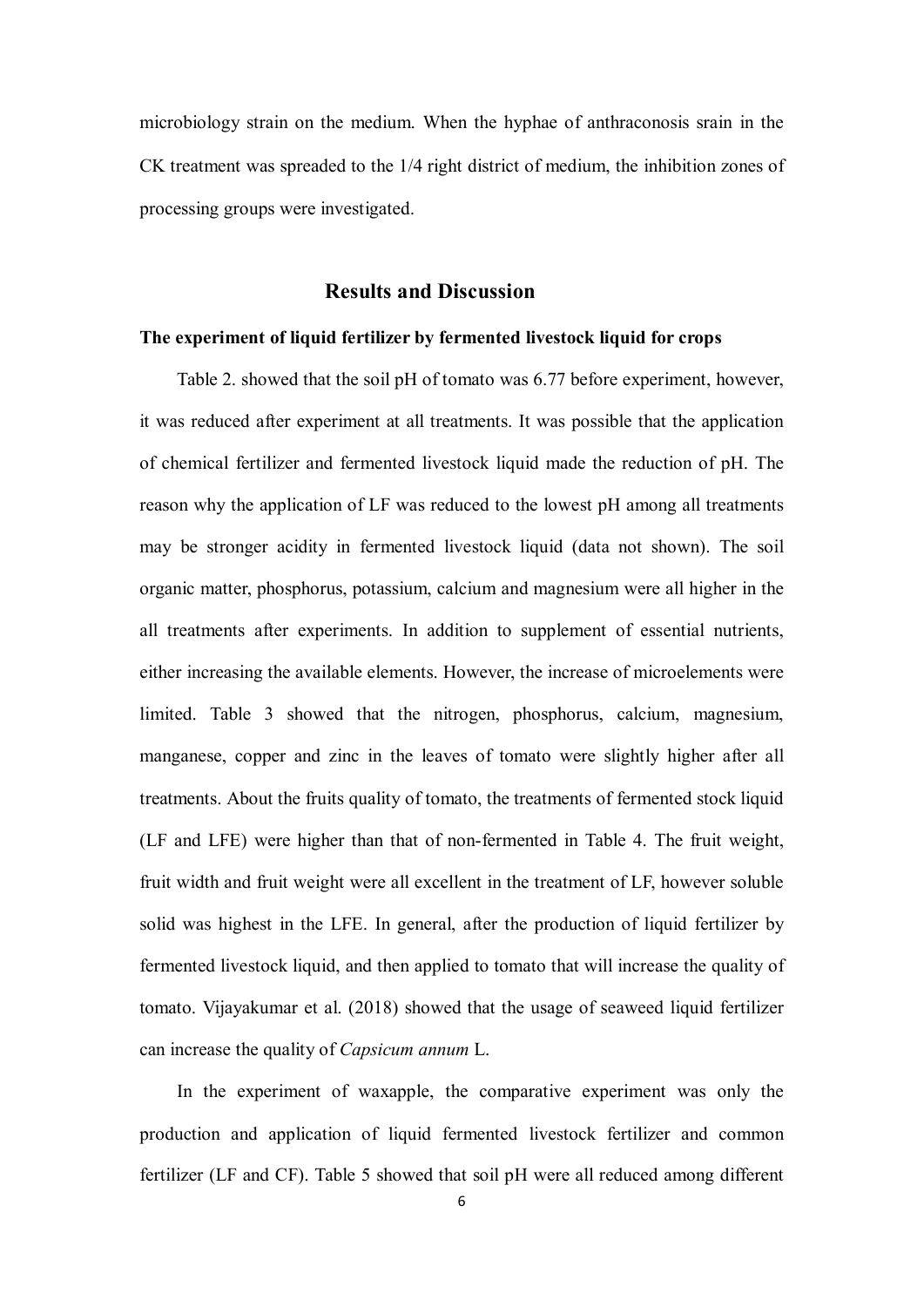treatment. All nutrients were all increased after treatments. The elements in the leaves of waxapple (Table 6), fruit weight, fruit width and fruit length and soluble solid for LF were all higher than CF (Table 7). Lin and Chiu (2019) showed that the quality of waxapple was influenced by the absorption of abundant nutrients and water. In this experiment, we found that when the appropriate liquid fertilizer was irrigated, the quality of waxapple will be increased. Among the treatments, LF was the best for the quality of jujube, especially on the fruit weight and sugar degree were 8.9% and 5.8% higher than CK, respectively.

 The water can be replaced by fermented livestock liquid for the production of liquid fertilizer. And then it can be apply to tomato after diluting 400 times by irrigation water of fermented livestock liquid during fruit-setting stage. The fermented livestock liquid was used to produce liquid fertilizer, and then diluted 400 times by irrigation water for waxapple and jujube at fruit-setting and fruit mature stages.

#### **The analysis and application of microbiology in liquid fertilizer**

 In the Table 8, it showed that the microbiology phase in LF was most abundant among the treatments of LL, LF and CF. The main microbiology phase were fungus, Bacillus mycoides and Bacillus subtilis. The C groups were the most abundant in the treatment of WF. The C-3 was chosen for the inhibitive experiment of anthrachose of mango. The result showed that anthrachose was inhibited by C-3 (Fig. 2). Hence, the microbiology in fermented livestock liquid for the inhibition of pathogen can be advanced research. Duan et al. (2019) regarded that *Bacillus subtilis* is a kind of microbiology that can inhibit some plant pathogen.

#### **Conclusion**

The fermented livestock liquid contains some beneficial materials that can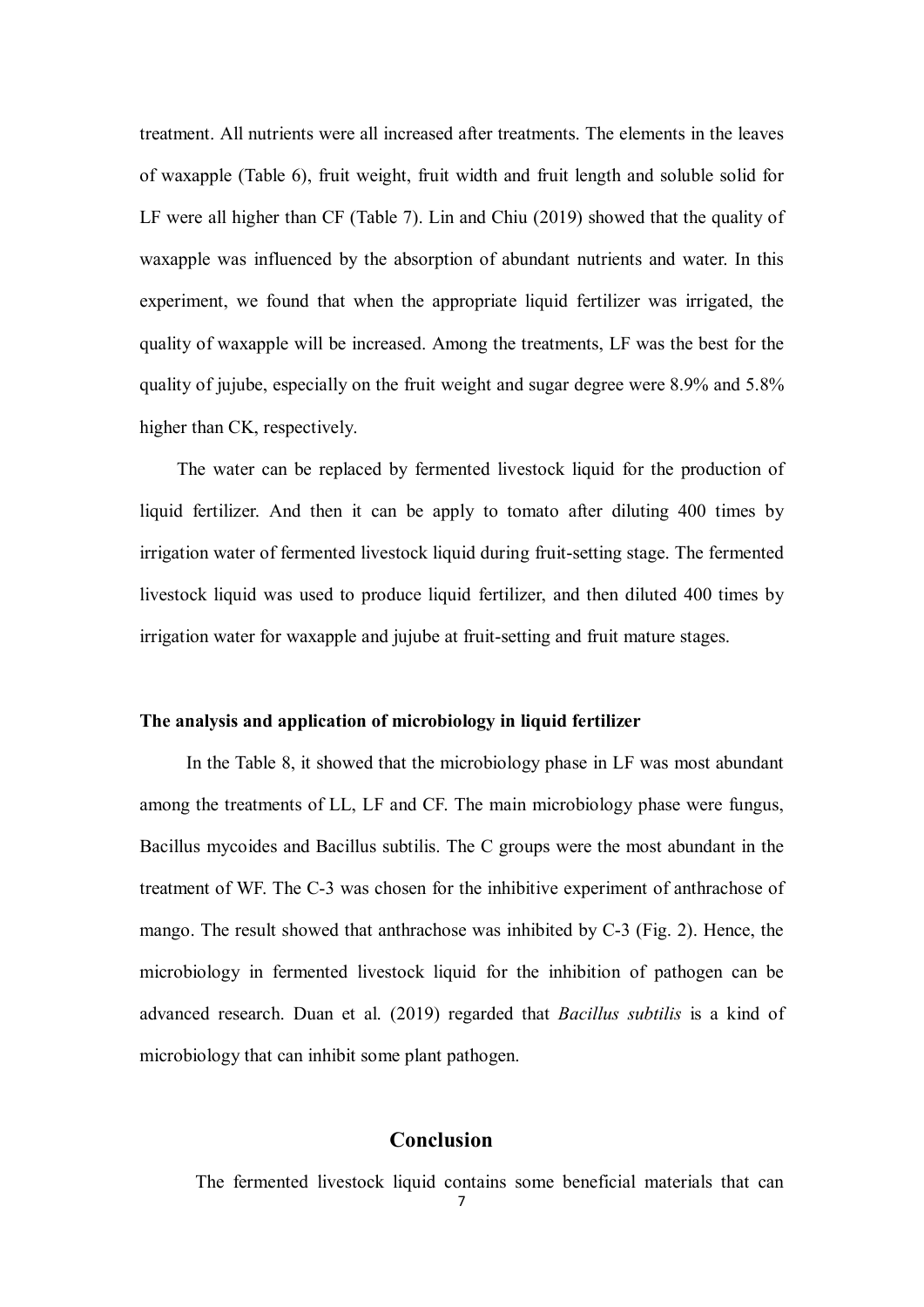promote the growth of plants. In addition to irrigating directly to crops, it can either rerard as the medium of liquid fertilizer products. From this experiment, the quality of tomato, waxapple and jujube were all increasing when applying the fermented livestock liquid fertilizer (LF or LFE). On the other hand, the microbiological phase was abundant in the treatment of LF, it was important clue for advanced research in the screening beneficial microbiology in the fermented livestock liquid.

#### **Acknoweledgements**

 The authors appreciate Professor Yu-Chia Chung who serves in National Sun Yat-sen University, Kaohsiung, Taiwan, for detail reading of this article.

| Description                                                |
|------------------------------------------------------------|
| The treatment of no liquid fertilizer                      |
| The liquid fertilizer was produced by water and diluted by |
| water for 400X                                             |
| Because the liquid fertilizer was high in electrical       |
| conduction, so it was diluted for 10X                      |
| The liquid fertilizer was produced by livestock liquid and |
| diluted by water for 400X                                  |
| The liquid fertilizer was produced by livestock liquid and |
| diluted by effluent for 400X                               |
|                                                            |

Table 1. The experimental treatments of livestock liquid fertilizer

common liquid fertilizer and diluted by groundwater (CF),

fermented livestock liquid fertilizer and diluted by groundwater (LF), fermented livestock liquid and diluted by groundwater (LL),

fermented livestock liquid fertilizer and diluted by effluent (LFE),

Table 2. The variation of soil properties in tomato garden before and **after** 

|                      | experiments |  |            |  |          |  |
|----------------------|-------------|--|------------|--|----------|--|
| Treatments pH OM P K |             |  | $Ca$ $N^*$ |  | Mg Fe Mn |  |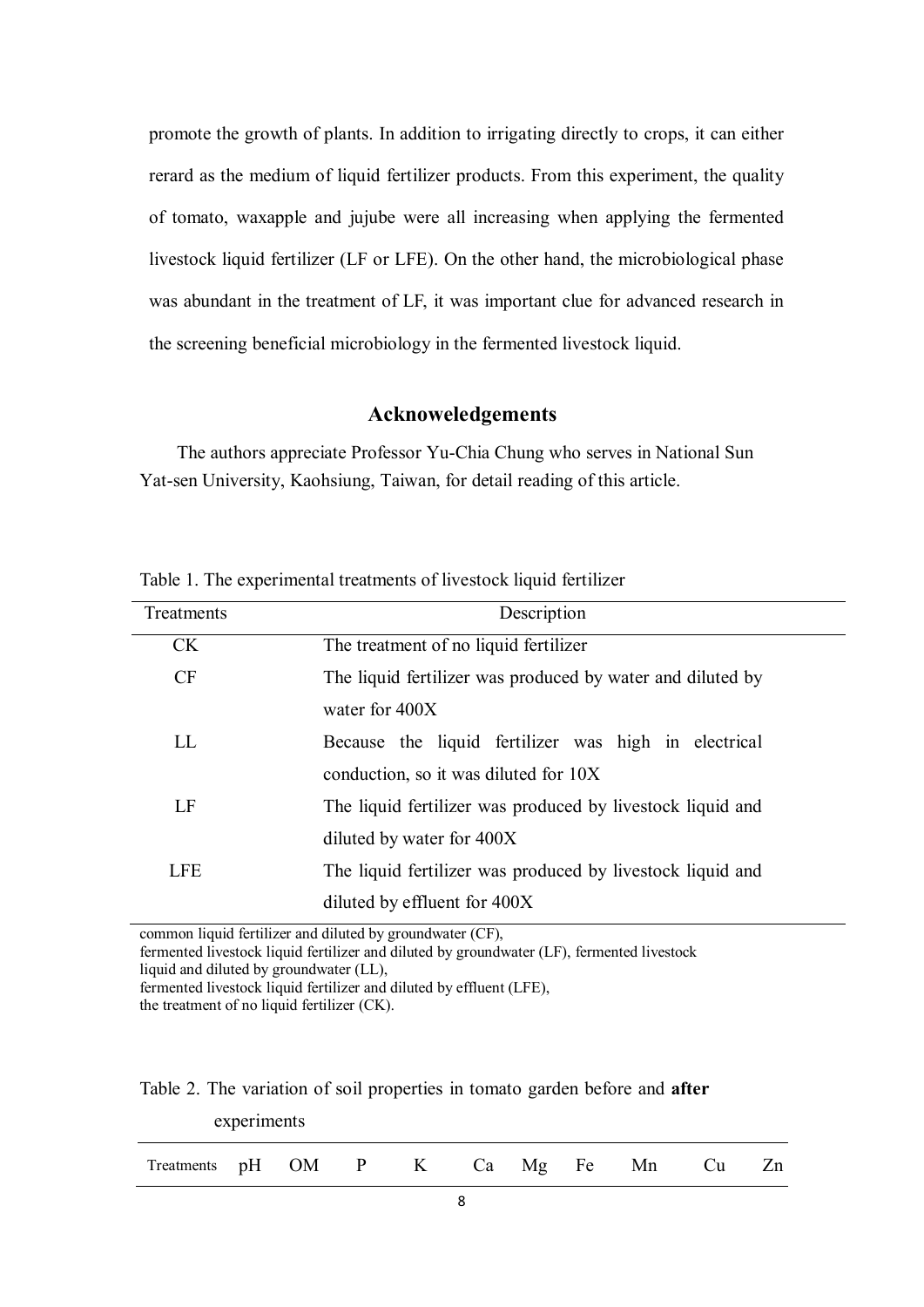| $\mathrm{^{1}B.E.}$ |               |  |                                    |         | 6.77 2.50 128 276 3045 401 198 121 10 |                                          | - 20 |
|---------------------|---------------|--|------------------------------------|---------|---------------------------------------|------------------------------------------|------|
| CK.                 |               |  |                                    |         |                                       | 6.75 2.45 135 266 3334 382 244 114 14 15 |      |
| CF                  |               |  |                                    |         |                                       | 6.12 3.60 134 345 3202 620 162 221 7.9   | 71   |
| LL.                 |               |  | 6.46 4.31 124 370 3492 661 284 246 |         |                                       | 17                                       | 22   |
| LF                  | 6.15 4.97     |  | 160 395 3064 559 293 245           |         |                                       | 20                                       | 50   |
| <b>LFE</b>          | 6.11 3.99 143 |  | 383 3157 560                       | 175 241 |                                       | 16                                       | 33   |

<sup>1</sup> B.E.: before experiment

common liquid fertilizer and diluted by groundwater (CF), fermented livestock liquid fertilizer and diluted by groundwater (LF), fermented livestock liquid and diluted by groundwater (LL), fermented livestock liquid fertilizer and diluted by effluent (LFE),

the treatment of no liquid fertilizer (CK).

| Treatments N P K Ca Mg Fe Mn Cu Zn                                              |  |                                             |  |  |  |
|---------------------------------------------------------------------------------|--|---------------------------------------------|--|--|--|
|                                                                                 |  |                                             |  |  |  |
| <sup>1</sup> B.E. <b>6.37 0.356 1.288 6.3865 3645 4630 1.046 1.272 1.10</b> 2.0 |  |                                             |  |  |  |
| CK                                                                              |  | 2.25 0.399 2.03 62990 3800 151 148 1325 124 |  |  |  |
| CF                                                                              |  | 2.00 0.400 1.90 66879 4465 168 367 1308 120 |  |  |  |
| LL                                                                              |  | 2.21 0.360 2.19 69150 3943 153 371 1263 131 |  |  |  |
| LF                                                                              |  | 2.69 0.391 1.91 65851 4482 150 393 1307 131 |  |  |  |
| LFE                                                                             |  | 2.97 0.389 1.90 67999 4230 159 381 1265 120 |  |  |  |

Table 3. The variation of nutrients in the leaves of tomato before and after experiments

<sup>1</sup> B.E.: before experiment

common liquid fertilizer and diluted by groundwater (CF),

fermented livestock liquid fertilizer and diluted by groundwater (LF),

fermented livestock liquid and diluted by groundwater (LL),

fermented livestock liquid fertilizer and diluted by effluent (LFE),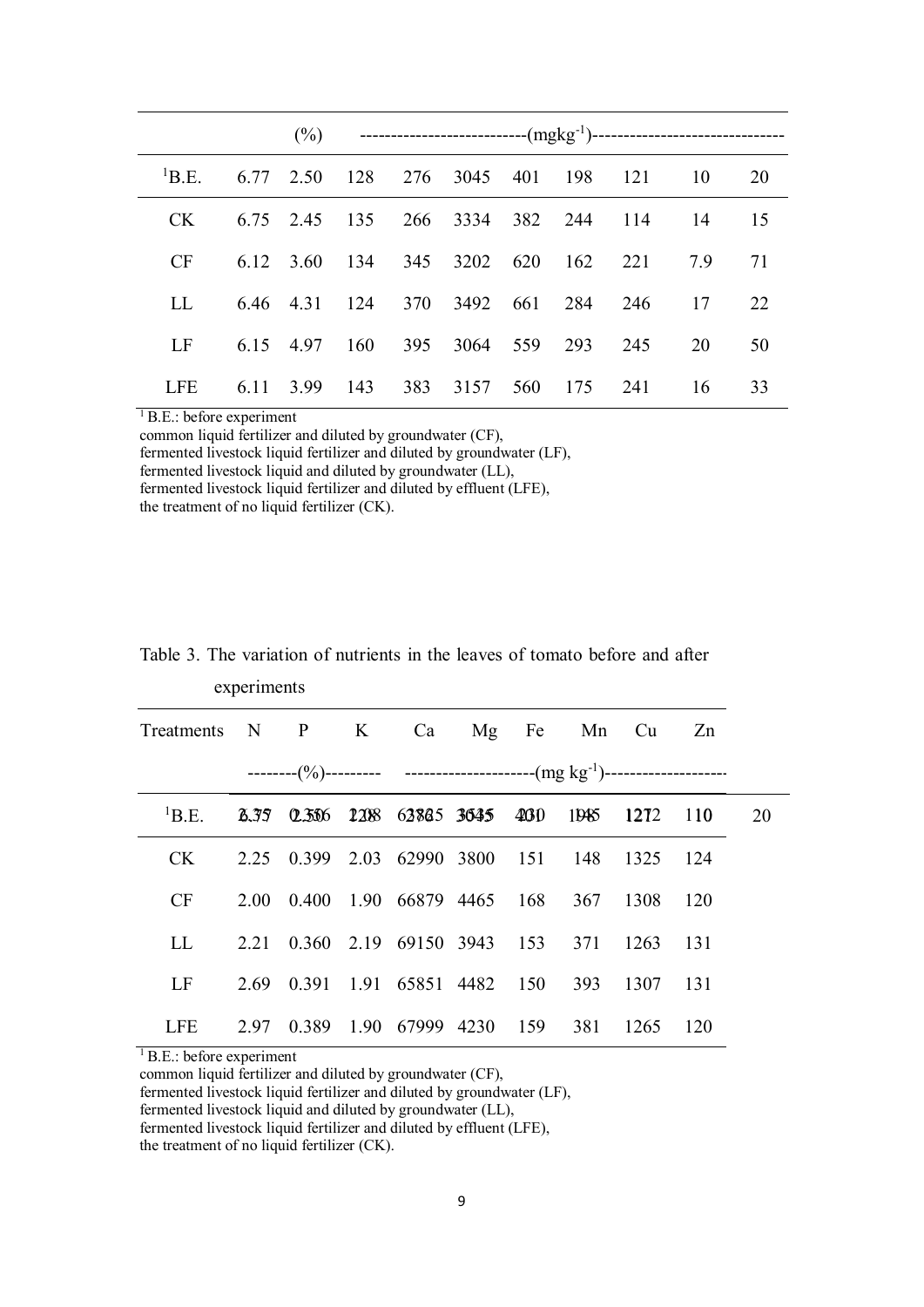| Treatments | Fruit weight | Fruit length | Fruit width | Solube solid           |
|------------|--------------|--------------|-------------|------------------------|
|            | (g)          | (cm)         | (cm)        | $\mathbf{o}$<br>(Brix) |
| <b>CK</b>  | 12.8         | 3.9          | 2.3         | 7.3                    |
| CF         | 13.8         | 4.1          | 2.2         | 7.8                    |
| LL         | 14.7         | 4.2          | 2.4         | 7.3                    |
| LF         | 15.9         | 4.2          | 2.5         | 7.5                    |
| <b>LFE</b> | 12.9         | 4.0          | 2.3         | 7.9                    |

Table 4. The compared fruit quality of tomato at harvesting stage

common liquid fertilizer and diluted by groundwater (CF),

fermented livestock liquid fertilizer and diluted by groundwater (LF),

fermented livestock liquid and diluted by groundwater (LL),

fermented livestock liquid fertilizer and diluted by effluent (LFE),

the treatment of no liquid fertilizer (CK).

|                                     | experiments |  |                                |  |                                           |    |
|-------------------------------------|-------------|--|--------------------------------|--|-------------------------------------------|----|
| Treatments pH OM P K Ca Mg Fe Mn Cu |             |  |                                |  |                                           | Zn |
|                                     |             |  |                                |  |                                           |    |
| $\mathrm{^{1}B.E.}$                 |             |  |                                |  | 6.76 1.51 280 350 6109 372 128 198 6.9 23 |    |
| CF                                  |             |  |                                |  | 6.74 1.74 291 361 6115 371 120 177 6.8 19 |    |
| LF                                  |             |  | 6.75 1.76 293 359 6130 376 130 |  | 185 7.1                                   | 22 |

Table 5. The variation of soil properties in waxapple orchard before and after

 $\overline{1}$  B.E.: before experiment

common liquid fertilizer and diluted by groundwater (CF),

fermented livestock liquid fertilizer and diluted by groundwater (LF),

fermented livestock liquid and diluted by groundwater (LL),

fermented livestock liquid fertilizer and diluted by effluent (LFE),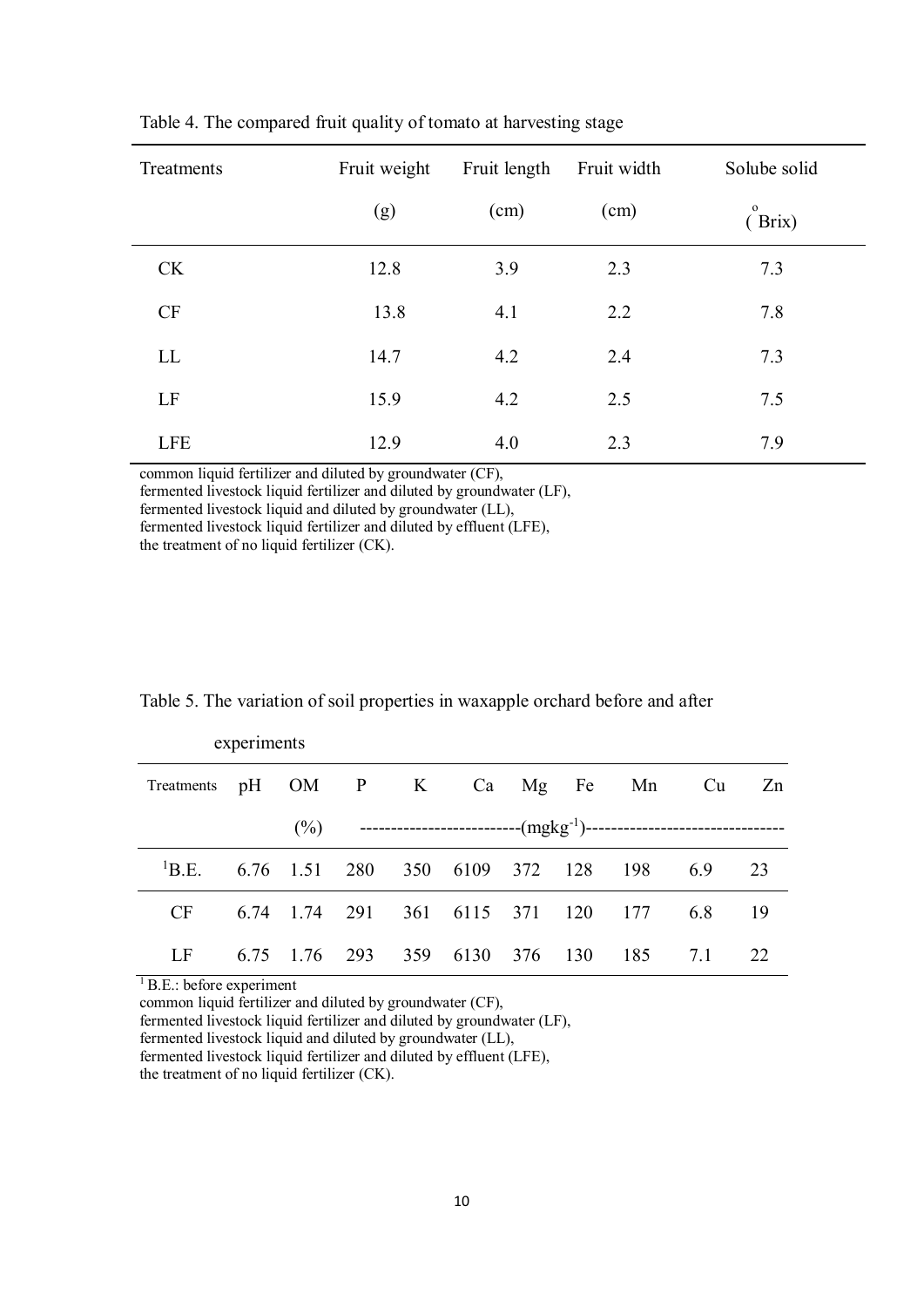|                                                         | experiments |                                        |  |  |  |    |
|---------------------------------------------------------|-------------|----------------------------------------|--|--|--|----|
| Treatments N P K Ca Mg Fe Mn Cu Zn                      |             |                                        |  |  |  |    |
|                                                         |             |                                        |  |  |  |    |
| <sup>1</sup> B.E. 1.82 0.113 1.72 7332 2979 308 41 6 18 |             |                                        |  |  |  |    |
| $CF$ and $CF$                                           |             | 1.85 0.121 1.72 7312 2888 311 45 10 20 |  |  |  |    |
| LF                                                      |             | 1.87 0.125 1.74 7318 2797 314 44 12    |  |  |  | 22 |

Table 6. The variation of nutrients in the leaves of waxapple before and after

<sup>1</sup> B.E.: before experiment

common liquid fertilizer and diluted by groundwater (CF),

fermented livestock liquid fertilizer and diluted by groundwater (LF)

|            |       | Fruit weight Fruit length Fruit width |      | Soluble solid          |
|------------|-------|---------------------------------------|------|------------------------|
| Treatments | (g)   | (cm)                                  | (cm) | $\mathbf{o}$<br>(Brix) |
| CF         | 101.1 | 6.1                                   | 6.7  | 8.5                    |
| LF         | 107.4 | 6.2                                   | 6.8  | 11.9                   |

Table 7. The compared fruit quality of waxapple at harvesting stage

common liquid fertilizer and diluted by groundwater (CF),

fermented livestock liquid fertilizer and diluted by groundwater (LF)

Table 8. The nutrient concentrations of mature leaves of jujube between different treatments

|              | Nutrient concentration |              |      |      |                   |       |             |     |      |       |
|--------------|------------------------|--------------|------|------|-------------------|-------|-------------|-----|------|-------|
| Treatments N |                        | $\mathsf{P}$ | K Ca |      | Mg                |       | Mn Fe       | .Cu | Zn   | Na    |
|              |                        |              |      |      |                   |       |             |     |      |       |
|              |                        |              |      |      | (Before anthesis) |       |             |     |      |       |
| CK.          | 2.36                   | 0.17         | 1.39 | 2.89 | 0.41              | 234.8 | 177.7       | 3.7 | 44.2 | 152.6 |
| LL           | 2.29                   | 0.16         | 1.58 | 3.22 | 0.42              | 196.0 | 130.5       | 3.4 | 32.7 | 143.7 |
| LF           | 2.09                   | 0.15         | 1.73 | 2.84 | 0.33              | 238.7 | 140.6       | 3.8 | 44.1 | 171.7 |
| CF           | 2.16                   | 0.19         | 1.31 | 2.70 | 0.45              |       | 257.5 127.8 | 4.1 | 49.4 | 164.4 |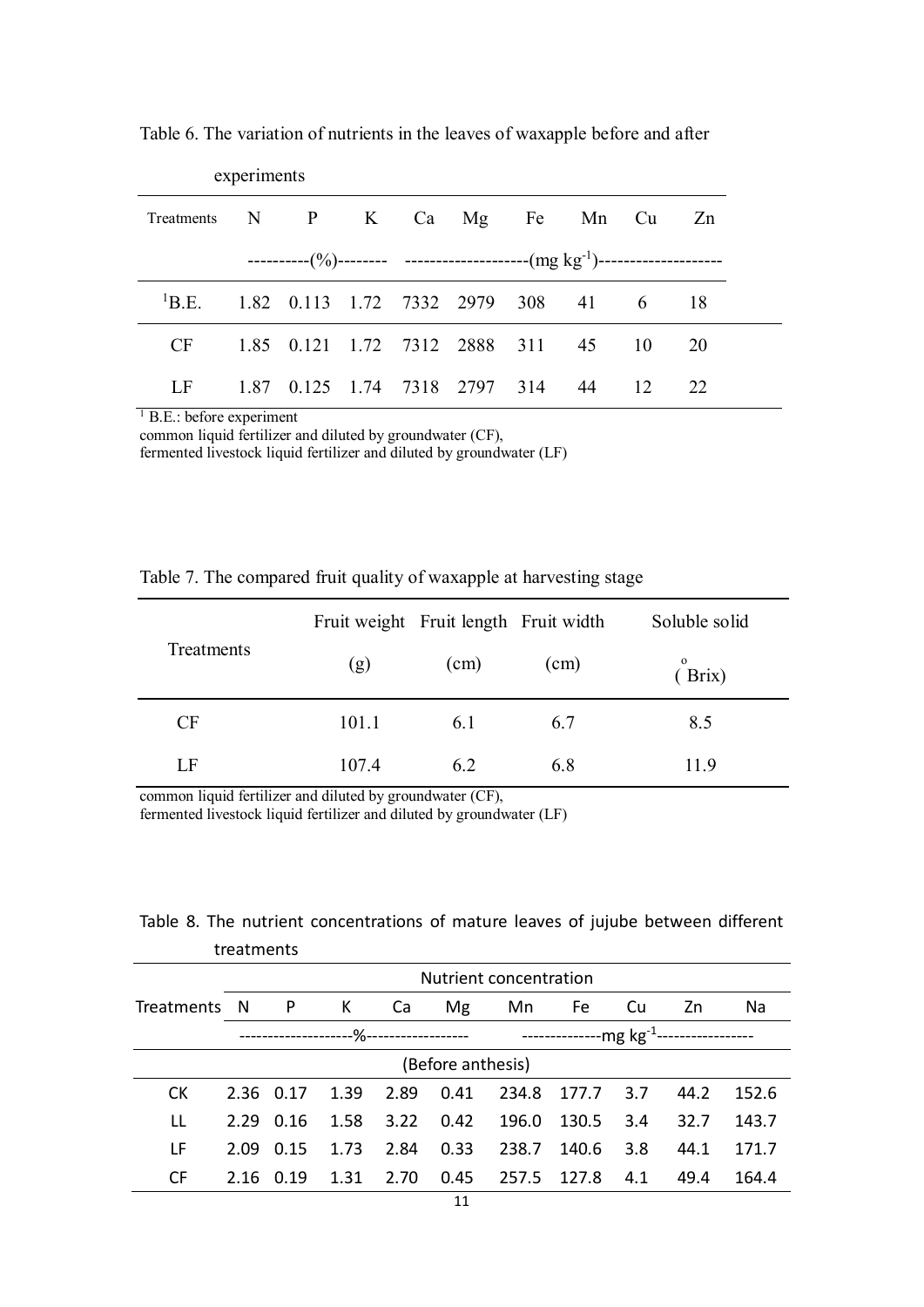| (Fruit-setting stage) |           |      |      |      |                    |       |       |     |       |       |
|-----------------------|-----------|------|------|------|--------------------|-------|-------|-----|-------|-------|
| <b>CK</b>             | 2.41      | 0.16 | 1.42 | 4.13 | 0.45               | 483.7 | 268.9 | 8.1 | 69.7  | 301.2 |
| LL                    | 2.43      | 0.16 | 1.66 | 3.51 | 0.42               | 489.3 | 244.5 | 7.3 | 97.6  | 293.0 |
| LF                    | 2.33      | 0.15 | 1.87 | 3.31 | 0.33               | 435.3 | 184.0 | 8.6 | 72.4  | 316.4 |
| <b>CF</b>             | 2.16 0.14 |      | 1.84 | 3.40 | 0.40               | 528.8 | 254.1 | 9.5 | 84.7  | 312.2 |
|                       |           |      |      |      | (After harvesting) |       |       |     |       |       |
| <b>CK</b>             | 2.74      | 0.17 | 1.27 | 3.66 | 0.29               | 236.0 | 218.0 | 4.8 | 121.0 | 172.9 |
| LL                    | 2.75      | 0.17 | 1.59 | 2.98 | 0.20               | 153.0 | 162.5 | 4.5 | 176.1 | 169.3 |
| LF                    | 3.02      | 0.20 | 1.79 | 2.53 | 0.24               | 166.3 | 227.8 | 5.4 | 122.0 | 192.1 |
| <b>CF</b>             | 3.09      | 0.19 | 1.60 | 3.39 | 0.33               | 314.8 | 450.5 | 6.3 | 145.4 | 259.6 |

common liquid fertilizer and diluted by groundwater (CF),

fermented livestock liquid fertilizer and diluted by groundwater (LF),

fermented livestock liquid and diluted by groundwater (LL),

the treatment of no liquid fertilizer (CK).

Table 9. The nutrient concentration of jujube fruits between different treatments

|                                    | Nutrient concentration |           |  |  |  |  |                                                                |  |  |                                                                 |
|------------------------------------|------------------------|-----------|--|--|--|--|----------------------------------------------------------------|--|--|-----------------------------------------------------------------|
| Treatments N P K Ca Mg Mn Fe Cu Zn |                        |           |  |  |  |  |                                                                |  |  | Na                                                              |
|                                    |                        |           |  |  |  |  |                                                                |  |  |                                                                 |
| CK.                                |                        |           |  |  |  |  | 0.72  0.11  1.20  0.078  0.038  8.35  24.41  1.63  8.20  77.40 |  |  |                                                                 |
| Н.                                 |                        |           |  |  |  |  | 0.63 0.09 1.28 0.047 0.028 4.42 6.09 2.08 4.97 62.76           |  |  |                                                                 |
| I F.                               |                        | 0.87 0.12 |  |  |  |  | 1.34  0.050  0.047  8.47  21.34  1.45  7.23                    |  |  | 78.28                                                           |
| CF.                                |                        |           |  |  |  |  |                                                                |  |  | 1.05  0.11  1.22  0.054  0.045  9.40  18.19  1.11  7.76  112.07 |

common liquid fertilizer and diluted by groundwater (CF),

fermented livestock liquid fertilizer and diluted by groundwater (LF),

fermented livestock liquid and diluted by groundwater (LL),

the treatment of no liquid fertilizer (CK).

|            | Fruits quality    |                 |                 |                   |  |  |  |  |  |  |
|------------|-------------------|-----------------|-----------------|-------------------|--|--|--|--|--|--|
| Treatments | Fruit weight      | Fruit length    | Fruit width     | Soluble solids    |  |  |  |  |  |  |
|            | (g)               | (mm)            | $($ mm $)$      | Brix)             |  |  |  |  |  |  |
| <b>CK</b>  | $98.8 \pm 5.7a^2$ | $61.6 \pm 2.3a$ | $55.1 \pm 0.8a$ | 13.8±0.4b         |  |  |  |  |  |  |
| LL         | $100.6 + 9.3a$    | $61.7 + 2.7a$   | $56.3 \pm 1.1a$ | $13.8 \pm 0.3 b$  |  |  |  |  |  |  |
| ΙF         | $107.6 \pm 7.4a$  | $62.4 \pm 1.3a$ | $56.7 \pm 1.4a$ | $14.6 \pm 0.2a$   |  |  |  |  |  |  |
| CF         | 104.2±11.0a       | $62.7 \pm 0.6a$ | $55.9 \pm 0.7a$ | $14.0 \pm 0.8$ ab |  |  |  |  |  |  |

#### Table 10. The quality of jujube fruits between different treatments

<sup>z</sup> Mean ± standard error (n=10). Means within each column followed by the same letters(s) are not significantly different at 5% level by Fisher's protected LSD test.

common liquid fertilizer and diluted by groundwater (CF),

fermented livestock liquid fertilizer and diluted by groundwater (LF),

fermented livestock liquid and diluted by groundwater (LL),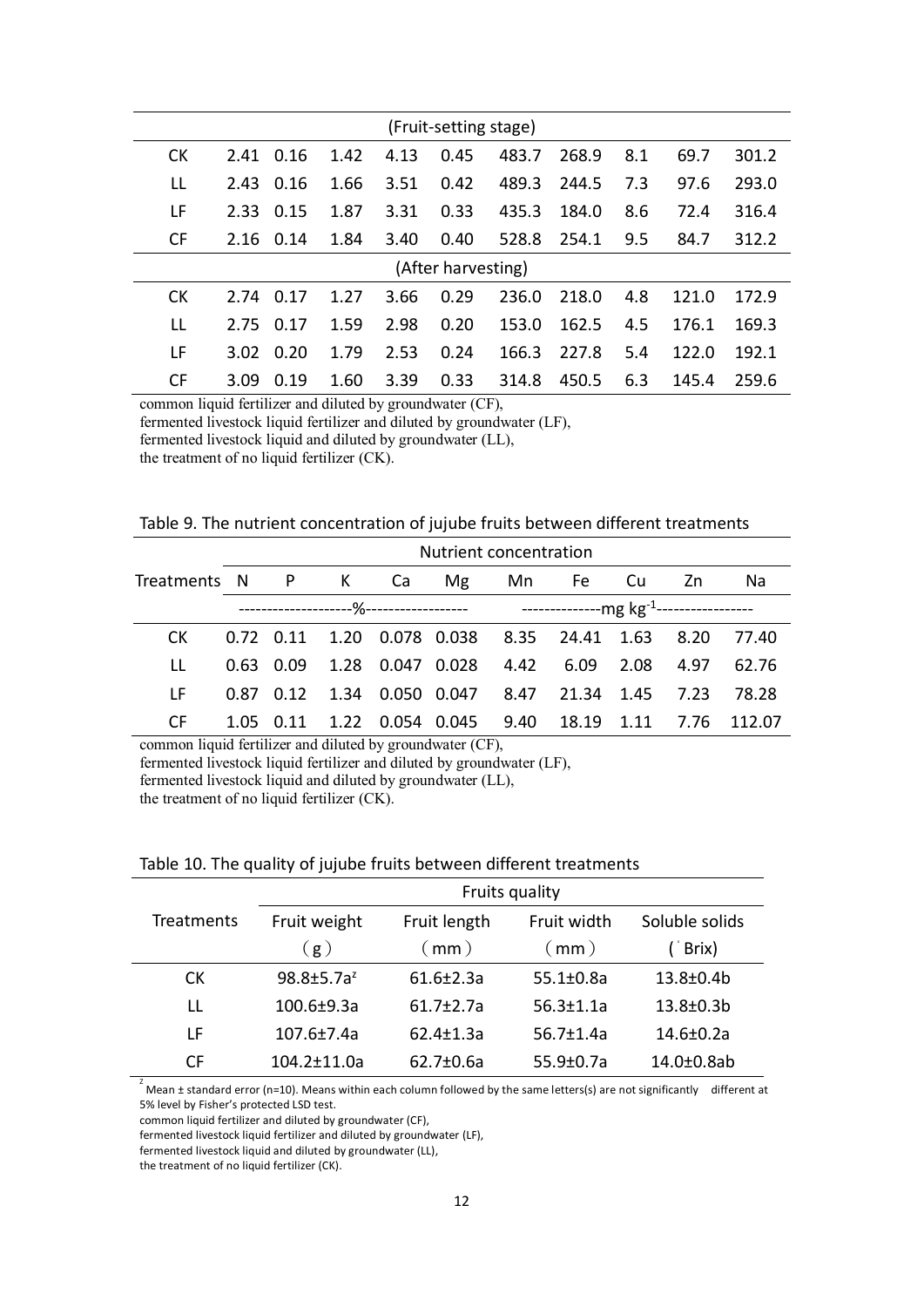| treatments $A-1$ $B-1$ $B-2$ $C-1$ $C-2$                               |                          |                          |                          |                          |                          | $C-3$ | $C-4$ |
|------------------------------------------------------------------------|--------------------------|--------------------------|--------------------------|--------------------------|--------------------------|-------|-------|
| -------------------------------(CFU/ml)------------------------------- |                          |                          |                          |                          |                          |       |       |
| LL                                                                     | 212                      | $\overline{\phantom{a}}$ | $\overline{\phantom{a}}$ |                          |                          |       |       |
| <b>CF</b>                                                              | $\overline{\phantom{a}}$ | 142                      | 40                       | $\overline{\phantom{a}}$ | $\overline{\phantom{a}}$ | -     |       |
| LF                                                                     | -                        | $\overline{\phantom{a}}$ | $\overline{\phantom{a}}$ | 230                      | 310                      | 190   | 47    |

Table 11. The microbiology phases in different liquid fertilizer were analyzed

\*C-1:fungus C-2:Bacillus mycoides C-3及C-4: Bacillus subtilis common liquid fertilizer and diluted by groundwater (CF), fermented livestock liquid and diluted by groundwater (LL), the treatment of no liquid fertilizer (CK).



 Fig. 1. The *Bacillus subtilis* (C3) strain screened from fermented livestock liquid fertilizer (LF) was chosen for the test of antibiosis of mango anthraconosis (A:treatment, B:check)

#### **References**

Baker, DE, Suhr, NH (1992) Atomic absorption and flame emission spectrometry. In A.L. Page, R. H. Miller and D. R. Keeneys. (eds.) Methods of Soil Analysis, Part 2. Agronomy Monograph No. 9. 2nd edition.ASA-SSSA, WI. p. 13-26. Bao W, Yang Y, Fu T, Xie GH (2019). Estimation of livestock excrement and its

biogas production potential in China. Journal of Cleaner Production. 229: 1158-1166.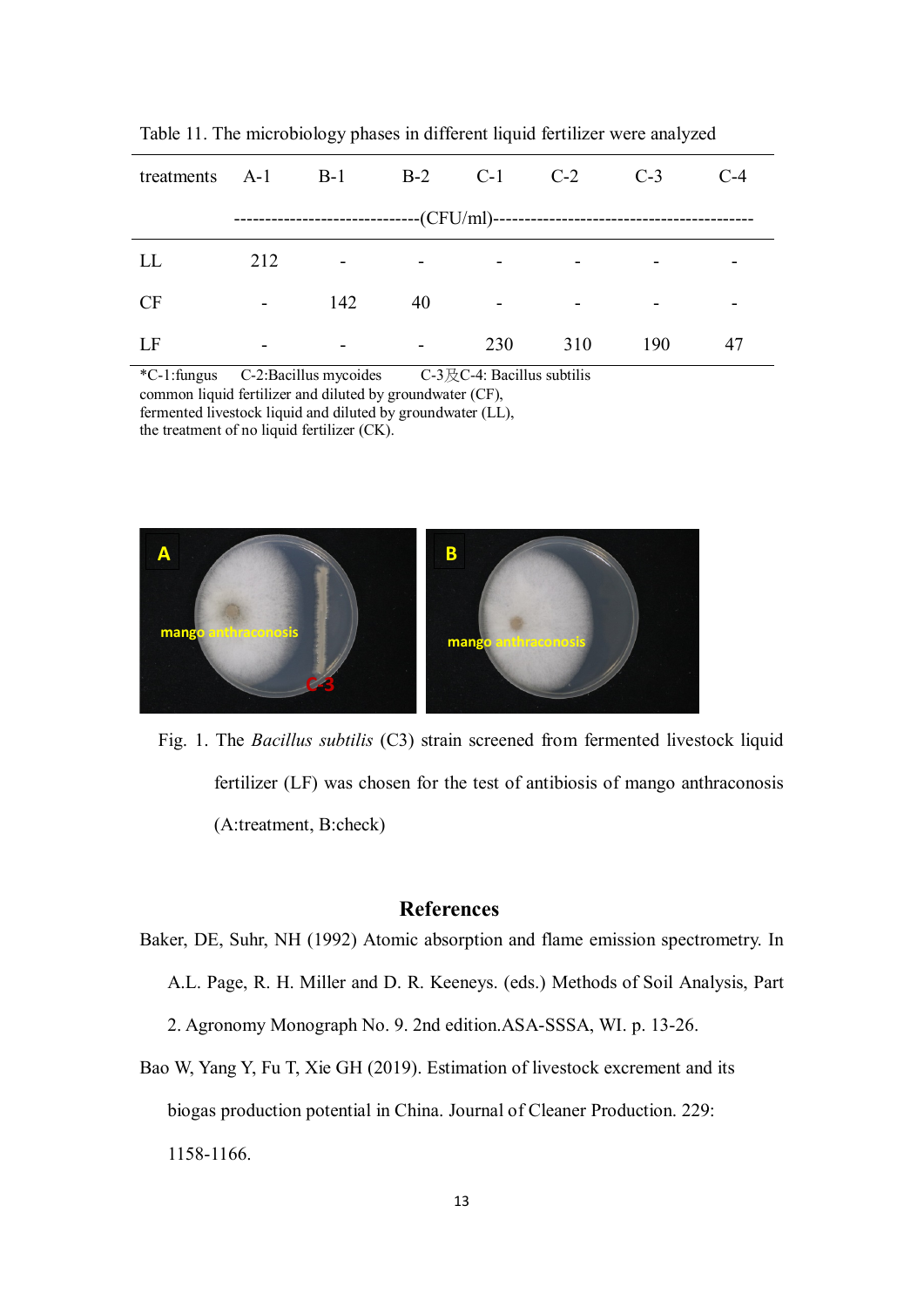- Chang, S. H. 1981. Current plant analysis in our province. Fertilizer demand diagnoses technology. Special Issue No. 13, Taiwan Agricultural Research Institute. p.53-59
- Chen, Y., J. J. Cheng and K. S. Creamer. 2008. Inhibition of anaerobic digestion process: a review. Bioresource Technology. 99: 4044-4064.
- Cope. J.T. and C.E. Evans. 1985. Soil testing. Advances in Soil Sci. 1:201-228.
- Duan , M., Zhang, Y., Zhou, B., Wang, Q., Gu, J., Liu, G., Qin, Z., Li, Z. 2019. Changes in antibiotic resistance genes and mobile genetic elements during cattle manure composting after inoculation with Bacillus subtilis. https://doi.org/10.1016/j. biortech.2019.122011
- Holm-Nielsen, J. B., T. Al Seadi, and P. Oleskowicz-Popiel. 2009. The future of anaerobic digestion and biogas utilization. Bioresource Technology. 100: 5478-5484.
- Jiao, G. S., Kim S., Moayeri, M., Thai A, Cregar-Hernandez, L., McKasson, L., O'Malley, S., Leppla, S. H., Johnson, A. T. 2018. Small molecule inhibitors of anthrax edema factor. Bioorganic & Medicinal Chemistry Letters. 28:134–139.
- Kanu, P.J., Kanu, J.B., Sandy, H., E, B.A., Kande, J., Mornya, P.M.P., Huiming, Z., 2009. Optimization of enzymatic hydrolysis of defatted sesame flour by different proteases and their effect on the functional properties of the resulting protein hydrolysate. Am. J. Food Technol. 4 (6), 226–240.
- Kelessidis A, Stasinakis AS. 2012. Comparative study of the methods used for treatment and final disposal of sewage sludge in European countries. Waste Manag. 32:1186-1195.
- Kholmanskiy, A., Smirnov, A., Sokolov, A., Proshkin, Y. 2019. Modeling of extraction mechanism of mineral elements by plants. Current Plant Biology.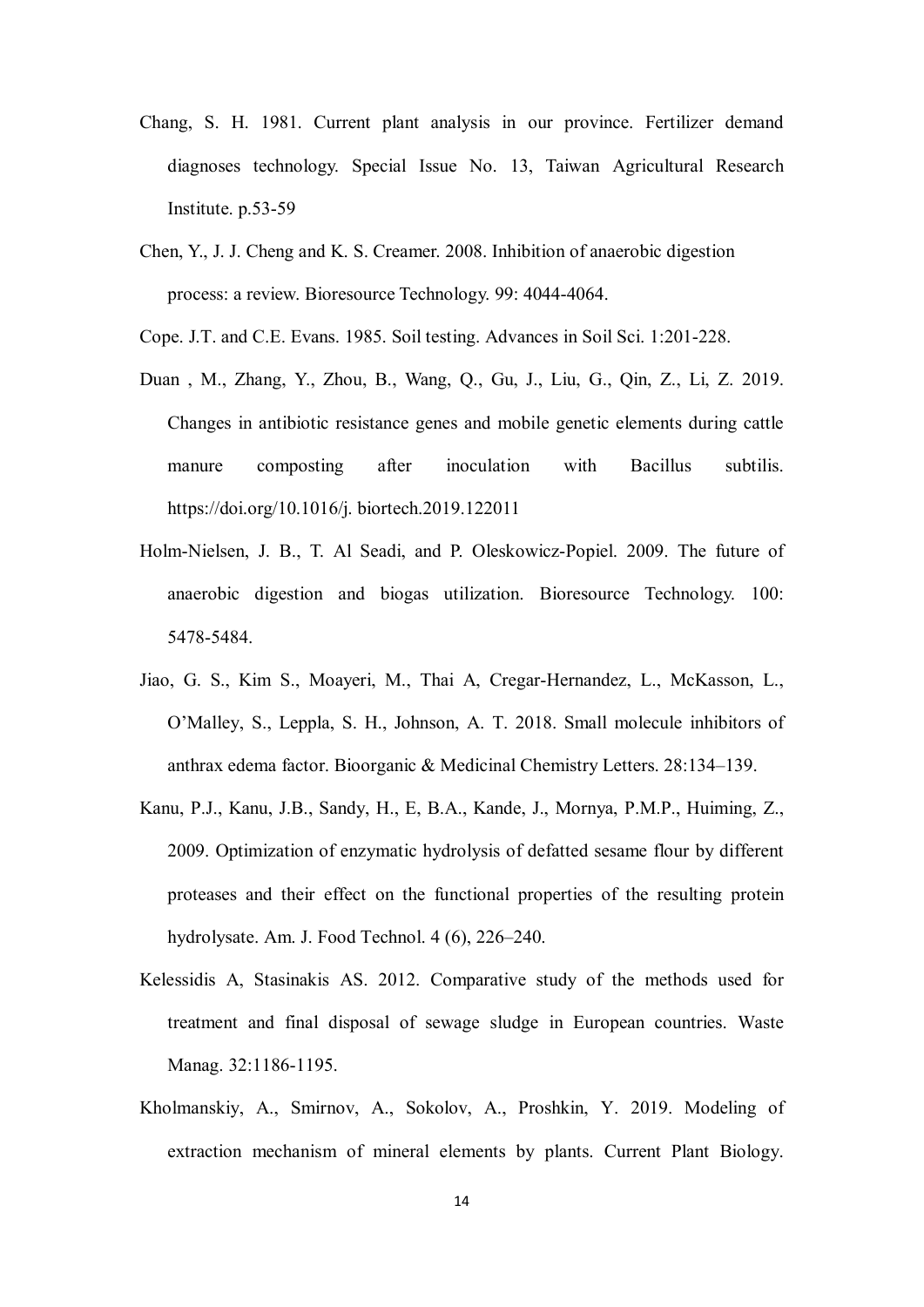(https://doi.org/10.1016/j.cpb.2019.100104)

- Lin Y. H. Chiu J. Y. 2019. Studies on the sod culture and the management of soil moisture for the improvement of waxapple quality. Afr. J Biotech. 18:719-725.
- Liu, K., Wanga, X., Young, M. 2014. Effect of bentonite/potassium sorbate coatings on the quality of mangos in storage at ambient temperature. Journal of Food Engineering. 137: 16–22.
- McLean, E.O.1982. Soil pH and lime requirement. In A.L.Page, R.H. Miller and D.R. Keeneys.(eds.) Methods of Soil Analysis, Part 2. Agronomy Monograph No.9. 2nd edition.ASA-SSSA, WI. p.199-224.
- Murphy, J. and J. P. Riley. 1962. A modified single solution method for determination of posphate in natural waters. Anal. Chem. Acta. 27:31-36.
- Nelson, D.W. and L.E. Sommer. 1982. Total carbon, organic carbon,and organic matter. In: A.L. Page. Miller and D.R. Keeneys. (eds.) Method of Soil Analysis, Part 2. Agronomy Monograph No. 9. 2<sup>nd</sup> edition. ASA-SSSA, WI. p.383-411.
- Richardson SD, Ternes TA. 2011. Water analysis: emerging contaminants and current issues. Anal Chem. 83:4614-4648.
- Vijayakumar S, Durgadevi S, Arulmozhi P, Rajalakshmi S, Gopalakrishnan T, Parameswari, N. 2018. Effect of seaweed liquid fertilizer on yield and quality of Capsicum annum L. Acta Ecologica Sinica. (https://doi.org/10.1016/j. chnaes.2018. 10.001)
- Weiland, P. 2010. Biogas production: current state and perspectives. Applied Microbiology and Biotechnology. 85: 849-860.
- Xu, J. C., Li-min Huang, Chengyu Chen, Jing Wang, Xin-xian Long. 2019. Effective lead immobilization by phosphate rock solubilization mediated by phosphate rock amendment and phosphate solubilizing bacteria. Chemosphere. 237:1-9.